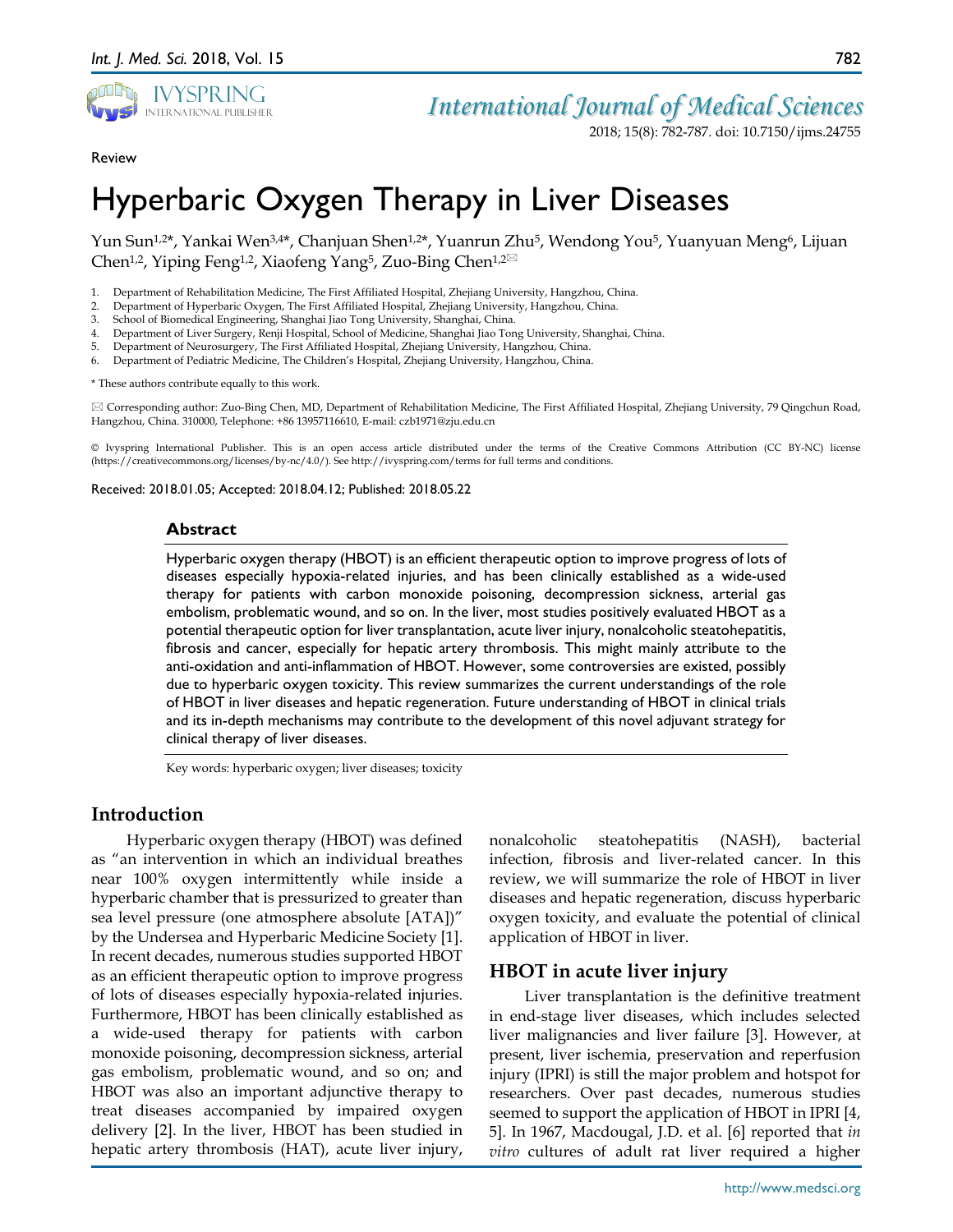oxygen tension for maintenance, which indicated that hyperbaric oxygen might improve injury of organ preservation. Furthermore, Slapak, M. et al. [7] and Spilg, H. et al. [8] successfully preserved animal livers for 24 hours under three atmospheres of oxygen and hypothermia. Another *in vitro* study showed that HBOT during liver cold storage protected against subsequent hepatic reperfusion injury by attenuating oxidant stress and the depletion of energy loss, such as ATP [9]. *In vivo* animal models were subjected to determine the effect of HBOT in IPRI since then. Prolonged preservation was found to enhance IPRI post-orthotopic liver transplantation (OLT) in rats, characterized by more necrosis and apoptosis [10]. And similar to the *in vitro* study [9], HBOT reduced the severity of IPRI by protecting hepatocytes from necrosis and apoptosis and improving sinusoidal diameter and microvascular density index in the rat model of OLT [10].

The majority of *in vivo* animal studies evaluating HBOT used a model of hepatic warm ischemiareperfusion  $(I/R)$  injury. HBOT after surgery was shown to improve rat hepatic I/R injury via suppressing the accumulation of neutrophils. However, it is of importance to emphasize that only early HBOT given before neutrophil-mediated injury phase (in 3 hours after reperfusion) might take protective effect [11]. In addition, early HBOT after hepatic I/R injury also improved mitochondrial functions [12]. Besides, the therapeutic effect of HBOT in different periods of I/R was determined. And studies showed that HBOT subjected to early during ischemia played a more favorable effect compared to be subjected to both periods of ischemia and reperfusion; otherwise, HBOT given in the period of reperfusion was associated with a more severe hepatocyte apoptosis and liver damage [13, 14]. Yet the protection of HBOT in hepatic I/R injury still remains controversial. Margarido, M. R. et al. [15] reported that HBOT during the ischemic period did not prevent the installation of mitochondrial edema induced by hepatic I/R. Moreover, HBOT preconditioning gains more controversies. Hyperbaric oxygen administration one day before I/R protected rat liver against subsequent I/R injury, and administration three days before I/R took no effects [16]. Several studies also supported that injury induced by I/R immediately after a short-time HBOT (less than 60 minutes) was more alleviated than I/R without HBOT, and this protection might mediate by HO-1 and be characterized by attenuated hepatocyte apoptosis and improvement of mitochondrial functions [17-20]. However, a 120-minute HBOT immediately before I/R surgery did not protect against injury, with higher liver malondialdehyde

(MDA) and nitric oxide (NO) levels compared to the 60-minute HBOT [18]. Besides, two studies showed that HBOT preconditioning for 60 and 90 minutes even aggravated liver I/R injury via enhanced neutrophil accumulation [15, 21]. No effects on mitochondrial functions by a 60-minutes HBOT preconditioning were also reported [22].

Although discrepancies of effects of HBOT exist, the protective role of early HBOT after I/R is confirmed by animal studies. Thus, early HBOT (in 3 hours) in patients receiving liver transplantation might improve their prognosis, and further related clinical trials are necessary.

HBOT has also been reported as an adjuvant treatment to successfully rescue a 3-year-old girl with acute liver failure (ALF) and coma [23], which suggests the protective role of HBOT in acute liver injury. Coincidentally, HBOT helped to rescue a 28-year-old man ingested a large dose of carbon tetrachloride [24]. HBOT was also shown to protect the liver from hepatotoxicity of halothane anesthesia or its metabolites in patients in some cases [25].

In animal studies, hyperoxia protects hepatocytes against carbon tetrachloride toxicity [26-29]. Immediate HBOT attenuated the rise in lipid peroxidation and necrosis, and prevented the mortality 24 hours after intoxication; otherwise, delayed HBOT (one hour after intoxication) prevented the mortality but was less effective in alleviating necrosis [26]. HBOT could decrease free radical formation in carbon tetrachloride-treated liver [28]. However, loss of this protection was very rapid, because HBOT 6 hours after carbon tetrachloride administration augmented hepatic necrosis instead [29]. Thus, it is better to use HBOT for ALF as early as possible.

In zymosan-shocked rats, HBOT attenuated the increase of myeloperoxidase (MPO) and MDA in liver, finally prevented the development of liver failure [30]. HBOT also attenuated the zymosaninduced expression of TLR2 and TLR4, NF-κB activation, and cytokine production in liver, indicating hyperbaric oxygen as an inflammatory regulator [31]. In another ALF model of acetaminophen (APAP)-induced liver injury, HBOT reduced early APAP hepatotoxicity via regulating HIF-1α [32]. And HBOT augmented the protective effect of N-acetylcysteine (NAC) on APAP-induced liver injury [33]. Although nearly all studies reported the protective role of HBOT in acute liver injury, it is noteworthy that prolonged HBOT (3 or 4 hours) aggravated hepatic necrosis induced by APAP, bromobenzene, dimethylnitrosamine (DEN) or thioacetamide (TAA), and had no effect on liver injury induced by galactosamine (GalN) or lipopolysaccharide (LPS). This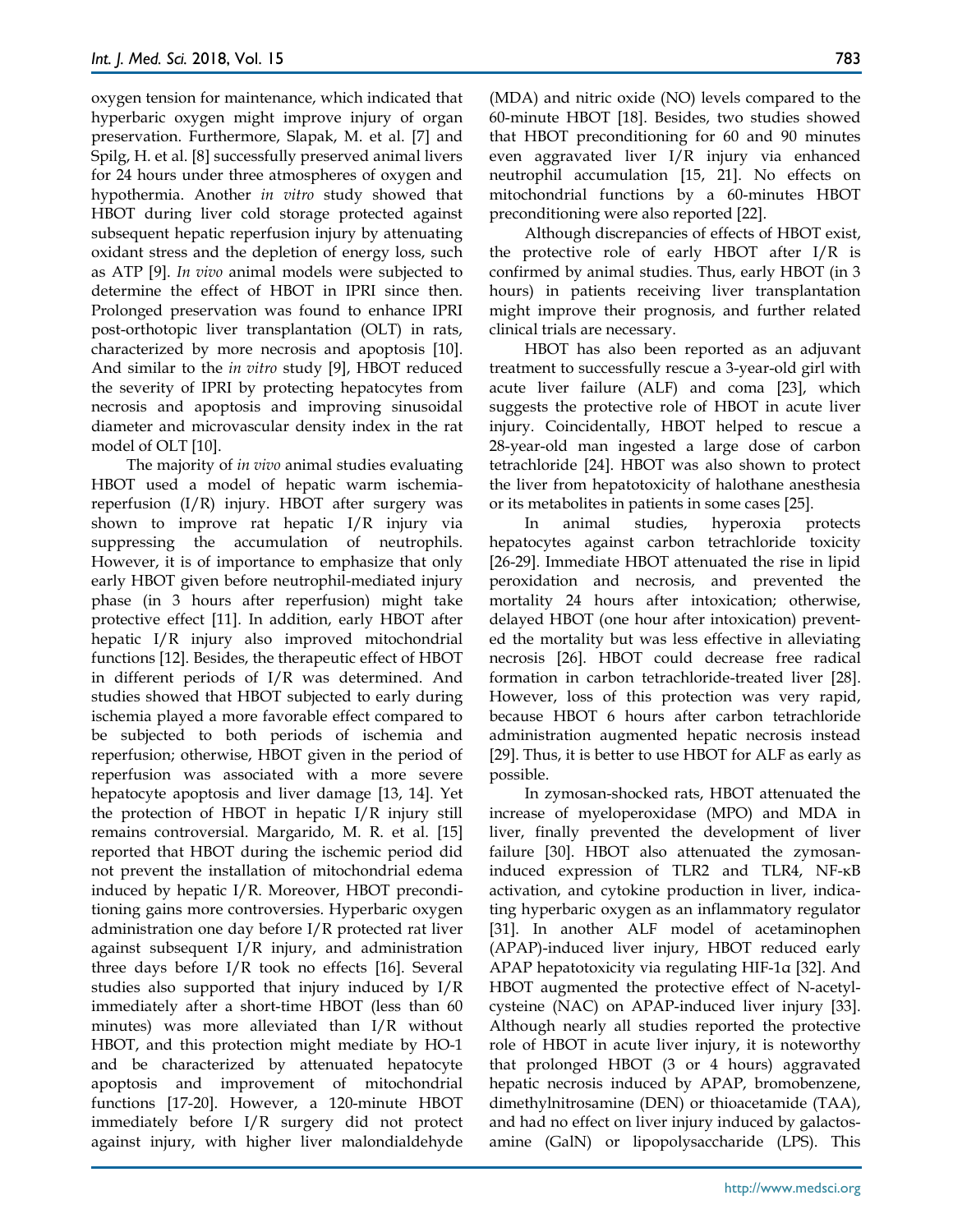prolonged treatment caused a 50% mortality in rats and hamsters intoxicated with APAP, and this high mortality was not due to APAP-induced hepatotoxicity but rather due to intolerance to long-time hyperbaric oxygen exposure [29]. The effects of HBOT on acute liver injury and ALF need to be further investigated.

# **HBOT in liver regeneration**

All of studies now published confirmed that HBOT promoted liver regeneration after hepatictomy, including pre-surgery and post-surgery HBOT [34, 35]. *In vitro* study reported hyperbaric oxygen stimulated hepatocyte proliferation via normalizing Mrp-2 localization to apical membrane and subsequently activating the transporter function [36]. HBOT is closely associated with mitochondrial function improvement in liver regeneration. And HBOT stabilized energy metabolism by inducing oxygen delivery after partial hepatectomy (PHx) [37]. HBOT also decreased MDA and increased antioxidant activities, including glutathione (GSH) and superoxide dismutase (SOD) activities to benefit liver regeneration [38]. Furthermore, biochemical analysis of mitochondrial respiration, respiratory control rate (RCR) and mitochondrial permeability transition (MPT) supported that HBOT protected mitochondria during liver regeneration [39]. Besides, both of presurgery and post-surgery HBOT could promote angiogenesis via enhanced VEGF in regenerating liver [35, 40]. Ganglioside GM3 was also involved in mediation of beneficial effects of pre-operatively oxygenation after PHx [41]. Similarly, HBOT augmented hepatocyte proliferation in hepatic injuryinduced regeneration [10]. More importantly, HBOT facilitated liver regeneration in living donors after liver transplantation [42]. All of previous studies supported the HBOT in liver regeneration, especially for liver donors after hepatectomy.

# **HBOT in liver fibrosis**

Few studies of the effects of HBOT on hepatic fibrosis were performed. Using a hepatic injury and fibrosis model of bile duct ligation (BDL), investigators found that HBOT alleviated oxidative injury, hepatocyte damage, bile duct proliferation and fibrosis [43, 44]. The effects of HBOT on fibrotic reduction seems to be due to the its antioxidant role against injury [43]. However, we still have a long way to understand the definite effect of HBOT on liver fibrosis and cirrhosis.

# **HBOT in nonalcoholic steatohepatitis**

Using monosodium glutamate (MSG) mice, which are an animal model of NASH, obesity,

diabetes and hyperlipidemia, Tsuneyama, K. et al. [45] found HBOT significantly lowered the body weight, but increased oxidative stress and augmented cellular damage and TNFα expression. Thus, HBOT might not a fine option for NASH, and more investigations are necessary.

# **HBOT in liver-related cancer**

As tumor hypoxia is important for cancer progression, HBOT could be used as a candidate therapy. Yet hyperbaric oxygen promotes cell proliferation, and no one could confirm that HBOT does not promote cancer cell proliferation in patients. This issue limits the development of HBOT as an anti-tumor therapy clinically [46]. For hepatocellular carcinoma (HCC), HBOT might overcome deficiencies in systemic and hepatic oxygen supply and subsequently diminish post-operative complications. In addition, HBOT improved postoperative immune response and long-term survival after liver section in HCC patients [47]. Although the benefit of HBOT was determined, the potential risk of HBOT in cancer patients was not evaluated and it could not be ignored. An early animal study demonstrated that HBOT did not have a tumor stimulatory effect on colorectal liver metastases but significantly reduced necrosis and proliferation in tumor compared to the non-HBOT group [48], which suggested that HBOT might potentially be safe and efficient for cancer.

In solid tumors, hypoxia always associated with radiotherapy and chemotherapy resistance. HBOT could increase tissue oxygen pressure and content, and might prevent this resistance. Thus, hyperbaric oxygen combined with radiotherapy or chemotherapy has been intensively investigated [46]. An *in vitro* study showed that HBOT, sorafenib or cisplatin alone all could inhibit HCC cell growth, yet HBOT combined with sorafenib or cisplatin led to much greater synergistic proliferative inhibition and apoptotic induction [49], suggesting a potential adjuvant application of HBOT in HCC patients.

# **HBOT in sepsis-induced liver injury**

A quite early study in 1976 reported that daily HBOT begun either 1 day or 1 week after anerobic infection of *Fusobacterium necrophorum* and *Bacteroides fragilis* significantly reduced the number and size of liver abscesses in mice [50]. In septic rats, hyperbaric oxygen pretreatment combining HO-1 activation alleviated LPS-induced liver injury, but HBOT alone did not affect liver injury, indicating that HO-1 mediated the protective role of HBOT [51]. In *Escherichia coli*-induced sepsis, HBOT sufficiently augmented the protection of cefepime, and the combined therapy reversed most septic rats to present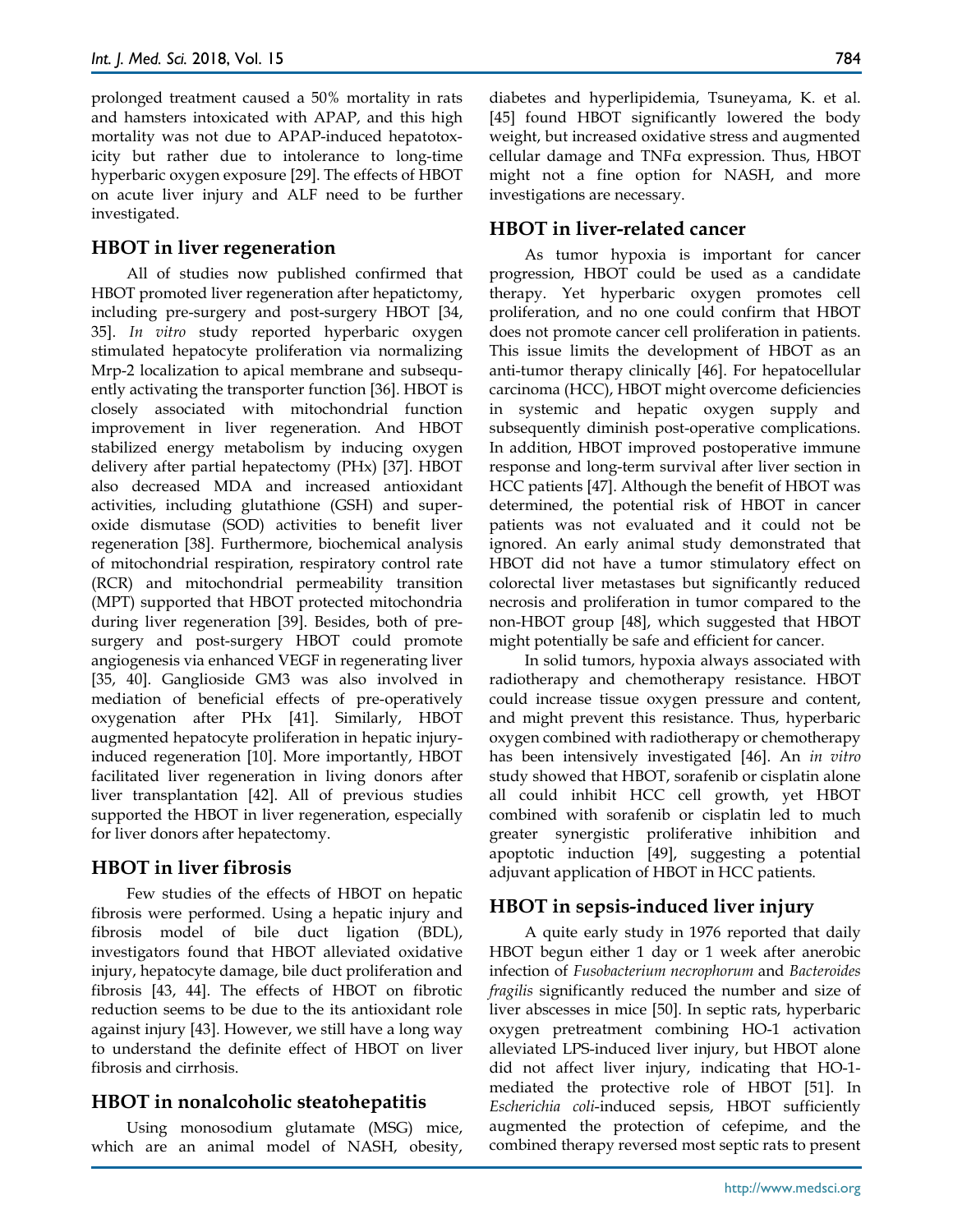a normal liver histology, though HBOT alone helped nothing for these septic rats [52]. Another protective mechanism of HBOT might be its effective prevention of bacterial translocation [53]. Overall, HBOT is a potential adjuvant option for treatment of sepsis, yet more clinical investigations are necessary.

## **HBOT in artery thrombosis**

Hepatic artery thrombosis can occur in up to 10% of adult or children OLT [54-56]. HBOT significantly delayed retransplantation of child patients with HAT [57]. Another case showed that six-time HBOT successfully recanalized hepatic artery in children with HAT, while alteplase failed open the artery before HBOT [55]. And they found the patients tolerated HBOT and suffered no complications from the HBOT [55, 57]. Similarly, HBOT could also treat adult patients with HAT as reported [54, 56]. Thus, HBOT would be a promising therapy for patients with HAT because of its efficiency and patient tolerance. Even though some case reports suggested the benefit of the HBOT in HAT, more randomized controlled trials are needed to explore the application of the HBOT for HAT.

## **Hyperbaric oxygen toxicity**

With limited clinical experience of hyperbaric oxygen application in 1960s, there happened at least one death attribute to the use of hyperbaric oxygen [58]. The hyperbaric oxygen toxicity in liver was



**Figure 1.** HBOT in liver diseases. In liver, immediate HBOT reduces inflammation and oxidant stress to protect hepatocytes in liver injury. HBOT also facilitates hepatocyte proliferation and improves fibrogenesis. HBOT inhibits bacterial translocation to attenuate sepsis-induced liver injury. In addition, HBOT is definitely an effective therapy for artery thrombosis. Even though the role of HBO in liver cancer cell proliferation is undetermined, combination of HBOT and radiotherapy or chemotherapy sensitive cancer cells to death. However, improper HBOT leads to increase of oxidant stress and hepatotoxicity.

studied since then. Oxygen toxicity was primarily due to initiate the free-radical chain reaction by oxygen, which then aggravated spontaneously with the consequent lipid peroxidation. The early phase of HBOT involved the lipid peroxide metabolism, which could be reduced via glutathione peroxidase reaction. And the latter phase linked to glutathione oxidation and release of GSSG. The GSSG was then reduced via the glutathione reductase reaction, linking to NADPH oxidation, which subsequently generating more reactive oxygen species (ROS), and finally leading to cell death [59, 60]. All of these alterations by HBOT may cause the pathological disruption of physiological functions including interrupted biosynthesis. For instance, exposure of organ cultures of rat livers to hyperbaric oxygen resulted in rapid loss of succinic dehydrogenase and cytochrome oxidase activity [61]. Nutritional antioxidant supplementation may offset HBOT-induced oxidative stress. It has been reported that vitamin C, vitamin E and succinate could protect liver against hyperbaric oxygen toxicity [62-64]. Noteworthily, most hyperbaric oxygen toxicity observed was under the condition of more than 3 ATA; but in clinical application, the hyperbaric oxygen therapy is always controlled under 2 ATA. Thus, at present, the case of clinical HBOT-induced injury or death in patients is quite rare. However, the safe dose and frequency of HBOT in liver diseases need to be paid great attention while clinical application.

## **Conclusion**

Most studies positively evaluated HBOT as a potential adjunct for LT, acute liver injury, NASH, fibrosis and cancer, especially for HAT (Fig. 1). This might mainly attribute to the anti-oxidation and anti-inflammation of HBOT, and HO-1 seems to be closely involved in HBOT-mediated protection. Furthermore, it would have better results for patients to apply HBOT as early as possible in most situations. However, the hyperbaric oxygen toxicity cannot be ignored. The strategy of HBOT should be prudently drawn up to assure safety and effectivity, and sometimes the nutritional antioxidant supplementation could be combined with HBOT to avoid oxygen toxicity. Even though HBOT could only treat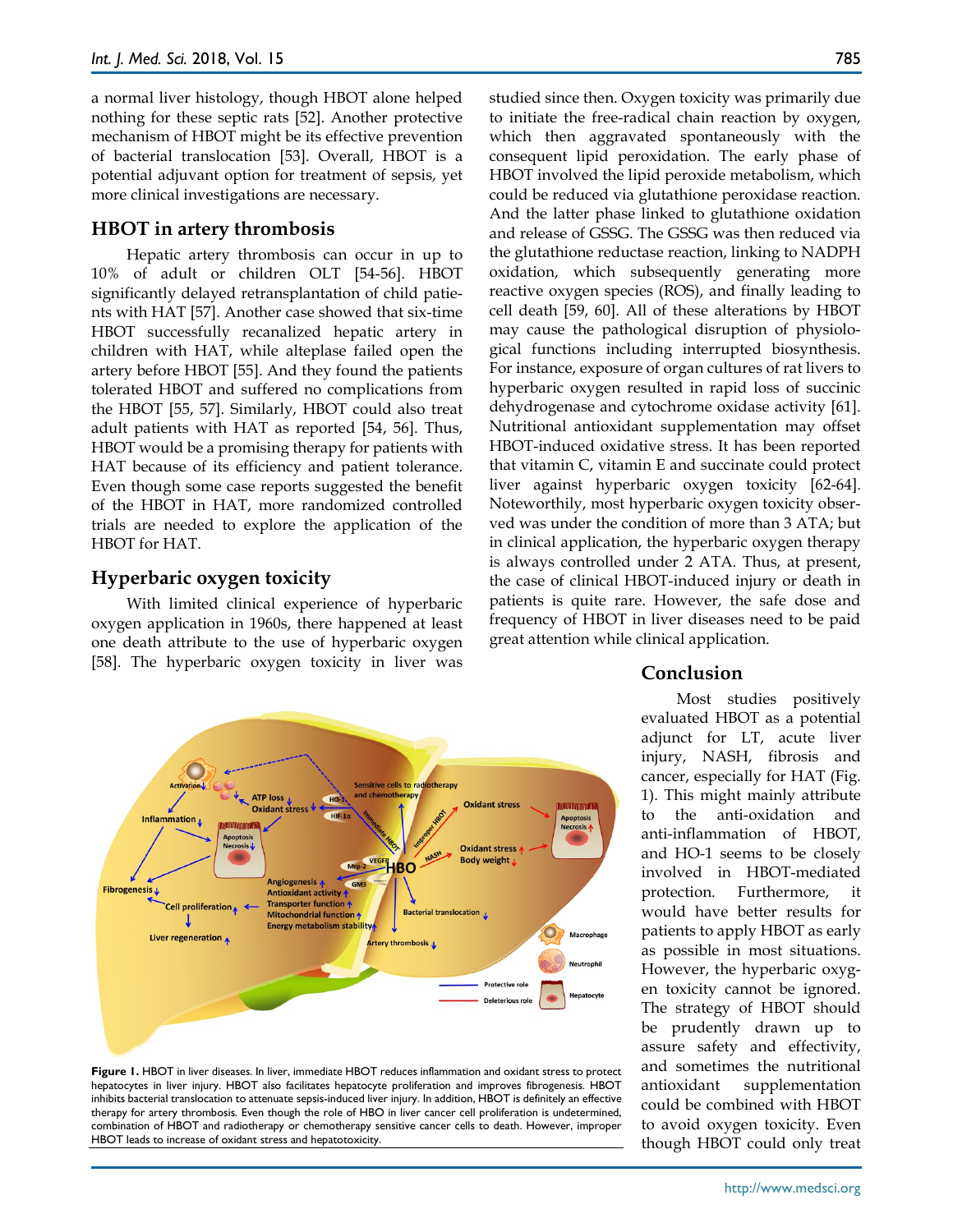HAT clinically at present, we believe that it would be the most promising adjuvant therapy for other liver diseases after in-depth studies.

#### **Abbreviations**

ALF: acute liver failure; APAP: acetaminophen; ATA: atmosphere absolute; BDL: bile duct ligation; DEN: dimethylnitrosamine; GalN: galactosamine; GSH: glutathione; HAT: hepatic artery thrombosis; HBOT: hyperbaric oxygen therapy; HCC: hepatocellular carcinoma; IPRI: ischemia, preservation and reperfusion injury; I/R: ischemia-reperfusion; LPS: lipopolysaccharide; MDA: malondialdehyde; MPO: myeloperoxidase; MPT: mitochondrial permeability transition; MSG: monosodium glutamate; NAC: N-acetylcysteine; NASH: nonalcoholic steatohepatitis; NO: nitric oxide; OLT: orthotopic liver transplantation; PHx: partial hepatectomy; RCR: respiratory control rate; SOD: superoxide dismutase; TAA: thioacetamide.

#### **Acknowledgements**

This work was supported by the Natural Science Foundation of Zhejiang Province (LGF18H170002) to ZB Chen, the Program of Chinese Medical Science of Zhejiang Province (2017ZK1003) to ZB Chen, and the Clinical Science Foundation of Zhejiang Medical Association to Y Sun (2017ZYC-A15).

#### **Competing Interests**

The authors have declared that no competing interest exists.

## **References**

- 1. Savage S. New medical therapy: hyperbarics. Tennessee medicine : journal of the Tennessee Medical Association. 2010; 103: 39-40.
- 2. Tibbles PM, Edelsberg JS. Hyperbaric-oxygen therapy. The New England journal of medicine. 1996; 334: 1642-8.
- 3. Zarrinpar A, Busuttil RW. Liver transplantation: past, present and future. Nature reviews Gastroenterology & hepatology. 2013; 10: 434-40.
- 4. Muralidharan V, Christophi C. Hyperbaric oxygen therapy and liver transplantation. HPB: the official journal of the International Hepato Pancreato Biliary Association. 2007; 9: 174-82.
- 5. Lv H, Han CH, Sun XJ, Liu WW. Application of hyperbaric oxygen in liver transplantation. Medical gas research. 2016; 6: 212-8.
- 6. Macdougall JD, Couplan RE. Organ culture under hyperbaric oxygen. Experimental cell research. 1967; 45: 385-98.
- 7. Slapak M, Wigmore RA, MacLean LD. Twenty-four hour liver preservation by the use of continuous pulsatile perfusion and hyperbaric oxygen. Transplantation. 1967; 5(Suppl):1154-8.
- 8. Spilg H, Uys CJ, Hickman R, Saunders SJ, Terblanche J. Twelve-hour liver preservation in the pig using hypothermia and hyperbaric oxygen. The British journal of surgery. 1972; 59: 273-6.
- 9. Ijichi H, Taketomi A, Soejima Y, Yoshizumi T, Uchiyama H, Shimada M, et al. Effect of hyperbaric oxygen on cold storage of the liver in rats. Liver international: official journal of the International Association for the Study of the Liver. 2006; 26: 248-53.
- 10. Tran NQ, Malcontenti-Wilson C, Hammoud S, Millar I, Christophi C, Muralidharan V. Hyperbaric oxygen therapy reduces the severity of ischaemia, preservation and reperfusion injury in a rat model of liver transplantation. HPB: the official journal of the International Hepato Pancreato Biliary Association. 2012; 14: 103-14.
- 11. Kihara K, Ueno S, Sakoda M, Aikou T. Effects of hyperbaric oxygen exposure on experimental hepatic ischemia reperfusion injury: relationship between its timing and neutrophil sequestration. Liver transplantation: official publication

of the American Association for the Study of Liver Diseases and the International Liver Transplantation Society. 2005; 11: 1574-80.

- 12. Silveira MR, Margarido MR, Vanni JC, Nejo Junior R, Castro ESO. Effects of hyperbaric oxygen therapy on the liver after injury caused by the hepatic ischemia-reperfusion process. Acta cirurgica brasileira. 2014; 29 Suppl 1: 29-33.
- 13. Chaves JC, Fagundes DJ, Simoes Mde J, Bertoletto PR, Oshima CT, Taha MO, et al. Hyperbaric oxygen therapy protects the liver from apoptosis caused by ischemia-reperfusion injury in rats. Microsurgery. 2009; 29: 578-83.
- 14. Chaves JC, Neto FS, Ikejiri AT, Bertoletto PR, Teruya R, Santos Simoes R, et al. Period of Hyperbaric Oxygen Delivery Leads to Different Degrees of Hepatic Ischemia/Reperfusion Injury in Rats. Transplantation proceedings. 2016; 48: 516-20.
- 15. Margarido MR, Silveira MR, Vanni JC, Feres O, Castro ESO. Hyperoxic preconditioning in partial liver ischemia. Acta cirurgica brasileira. 2014; 29 Suppl 1: 19-23.
- 16. Yu SY, Chiu JH, Yang SD, Yu HY, Hsieh CC, Chen PJ, et al. Preconditioned hyperbaric oxygenation protects the liver against ischemia-reperfusion injury in rats. The Journal of surgical research. 2005; 128: 28-36.
- 17. Caldeira DE, Silveira MR, Margarido MR, Vanni JC, Feres O, Silva OC. Effect of hyperbaric hepatic hyperoxia on the liver of rats submitted to intermittent ischemia/reperfusion injury. Acta cirurgica brasileira. 2014; 29 Suppl 1: 24-8.
- 18. Losada DM, Jordani ME, Jordani MC, Piccinato MA, Fina CF, Feres O, et al. Should preconditioning hyperbaric oxygenation protect the liver against ischemia-reperfusion injury? An experimental study in a rat model. Transplantation proceedings. 2014; 46: 56-62.
- 19. Losada DM, Chies AB, Feres O, Chaib E, D'Albuquerque LA, Castro-e-Silva O. Effects of hyperbaric oxygen therapy as hepatic preconditioning in rats submitted to hepatic ischemia/reperfusion injury. Acta cirurgica brasileira. 2014; 29 Suppl 2: 61-6.
- 20. Liu Y, Sun XJ, Liu J, Kang ZM, Deng XM. Heme oxygenase-1 could mediate the protective effects of hyperbaric oxygen preconditioning against hepatic ischemia-reperfusion injury in rats. Clinical and experimental pharmacology & physiology. 2011; 38: 675-82.
- 21. Lima CX, Sanches MD, Rezende Neto JB, Silva RC, Teixeira MM, Souza Dda G, et al. Hyperbaric oxygen therapy aggravates liver reperfusion injury in rats. Acta cirurgica brasileira. 2008; 23: 315-21.
- 22. Caldeira DE, Souza ME, Gomes MC, Picinato MA, Fina CF, Feres O, et al. Effects of hyperbaric oxygen (HBO), as pre-conditioning in liver of rats submitted to periodic liver ischemia/reperfusion. Acta cirurgica brasileira. 2013; 28 Suppl 1: 66-71.
- 23. Ponikvar R, Buturovic J, Cizman M, Mekjavic I, Kandus A, Premru V, et al. Hyperbaric oxygenation, plasma exchange, and hemodialysis for treatment of acute liver failure in a 3-year-old child. Artificial organs. 1998; 22: 952-7.
- 24. Truss CD, Killenberg PG. Treatment of carbon tetrachloride poisoning with hyperbaric oxygen. Gastroenterology. 1982; 82: 767-9.
- 25. Pratilas V, Pratila MG, Bramis J, Smith H. The hepatoprotective effect of oxygen during halothane anesthesia. Anesthesia and analgesia. 1978; 57: 481-5.
- 26. Bernacchi A, Myers R, Trump BF, Marzella L. Protection of hepatocytes with hyperoxia against carbon tetrachloride-induced injury. Toxicologic pathology. 1984; 12: 315-23.
- 27. Burk RF, Reiter R, Lane JM. Hyperbaric oxygen protection against carbon tetrachloride hepatotoxicity in the rat. Association with altered metabolism. Gastroenterology. 1986; 90: 812-8.
- 28. Burk RF, Lane JM, Patel K. Relationship of oxygen and glutathione in protection against carbon tetrachloride-induced hepatic microsomal lipid peroxidation and covalent binding in the rat. Rationale for the use of hyperbaric oxygen to treat carbon tetrachloride ingestion. The Journal of clinical investigation. 1984; 74: 1996-2001.
- 29. Marzella L, Muhvich K, Myers RA. Effect of hyperoxia on liver necrosis induced by hepatotoxins. Virchows Archiv B, Cell pathology including molecular pathology. 1986; 51: 497-507.
- 30. Cuzzocrea S, Imperatore F, Costantino G, Luongo C, Mazzon E, Scafuro MA, et al. Role of hyperbaric oxygen exposure in reduction of lipid peroxidation and in multiple organ failure induced by zymosan administration in the rat. Shock. 2000; 13: 197-203.
- 31. Rinaldi B, Cuzzocrea S, Donniacuo M, Capuano A, Di Palma D, Imperatore F, et al. Hyperbaric oxygen therapy reduces the toll-like receptor signaling pathway in multiple organ failures. Intensive care medicine. 2011; 37: 1110-9.
- 32. Salhanick SD, Belikoff B, Orlow D, Holt D, Reenstra W, Buras JA. Hyperbaric oxygen reduces acetaminophen toxicity and increases HIF-1alpha expression. Academic emergency medicine: official journal of the Society for Academic Emergency Medicine. 2006; 13: 707-14.
- 33. Taslipinar MY, Aydin I, Kaldirim U, Aydin FN, Agilli M, Eyi YE, et al. Hyperbaric oxygen treatment and N-acetylcysteine ameliorate acetaminophen-induced liver injury in a rat model. Human & experimental toxicology. 2013; 32: 1107-16.
- 34. Mori H, Shinohara H, Arakawa Y, Kanemura H, Ikemoto T, Imura S, et al. Beneficial effects of hyperbaric oxygen pretreatment on massive hepatectomy model in rats. Transplantation. 2007; 84: 1656-61.
- 35. Ijichi H, Taketomi A, Yoshizumi T, Uchiyama H, Yonemura Y, Soejima Y, et al. Hyperbaric oxygen induces vascular endothelial growth factor and reduces liver injury in regenerating rat liver after partial hepatectomy. Journal of hepatology. 2006; 45: 28-34.
- 36. Mizuguchi T, Oshima H, Imaizumi H, Kohara H, Kawamoto M, Nobuoka T, et al. Hyperbaric oxygen stimulates cell proliferation and normalizes multidrug